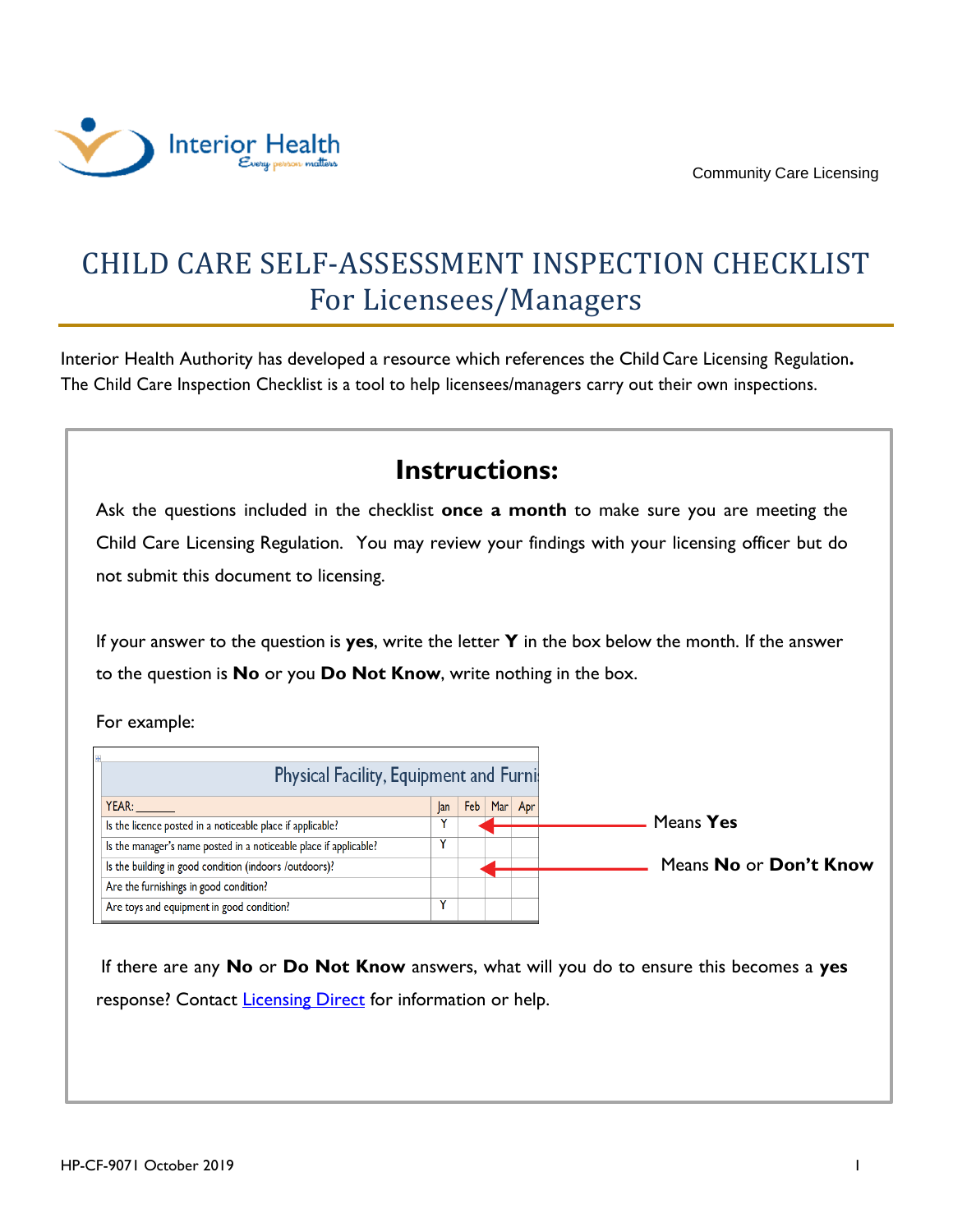## **Contents**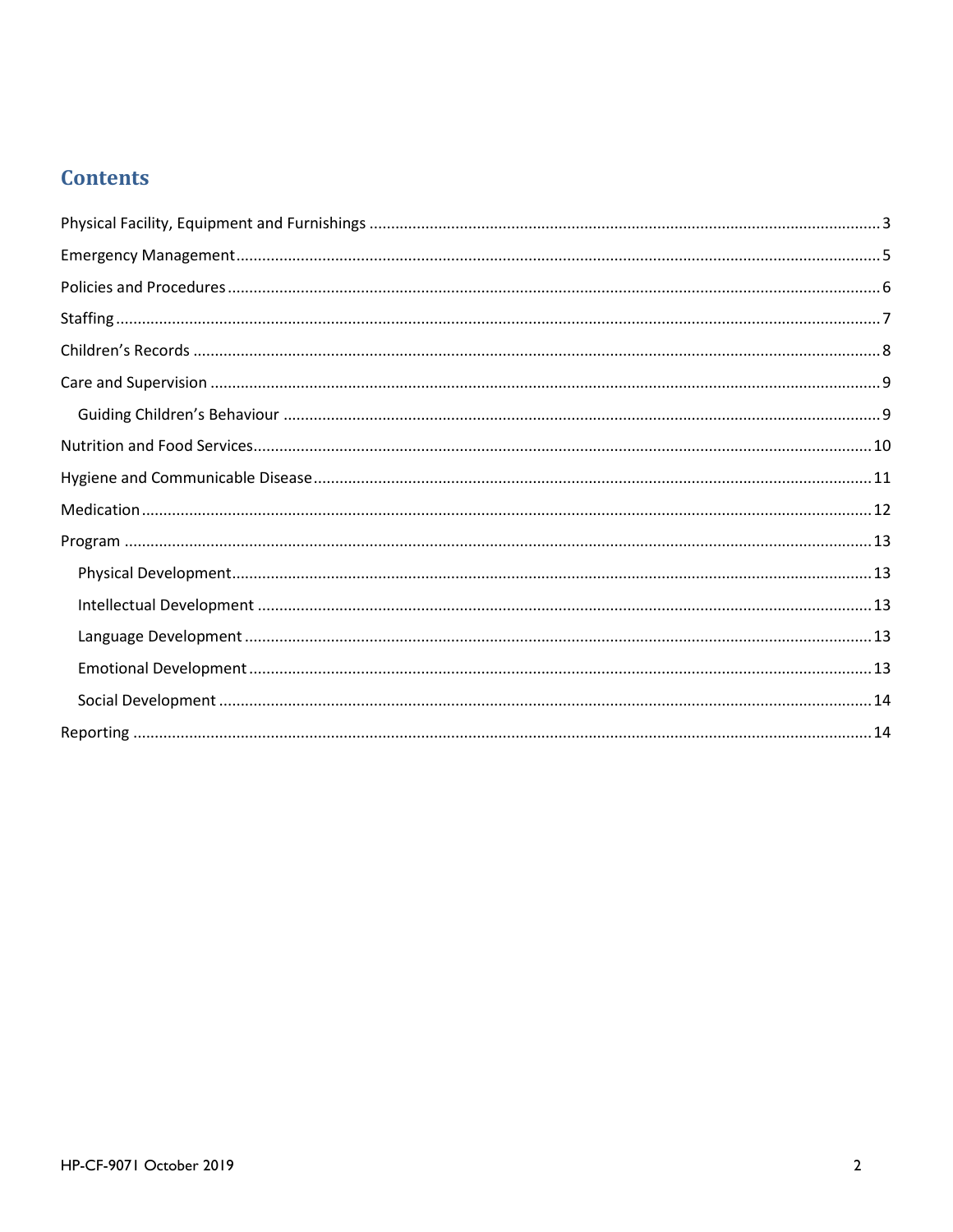<span id="page-2-0"></span>

| <b>Physical Facility, Equipment and Furnishings</b>                           |     |     |     |     |     |     |     |     |      |     |            |     |
|-------------------------------------------------------------------------------|-----|-----|-----|-----|-----|-----|-----|-----|------|-----|------------|-----|
| <b>YEAR:</b>                                                                  | Jan | Feb | Mar | Apr | May | Jun | Jul | Aug | Sept | Oct | <b>Nov</b> | Dec |
| Is the licence posted in a noticeable place if applicable?                    |     |     |     |     |     |     |     |     |      |     |            |     |
| Is the manager's name posted in a noticeable place if applicable?             |     |     |     |     |     |     |     |     |      |     |            |     |
| Is the building in good condition (indoors /outdoors)?                        |     |     |     |     |     |     |     |     |      |     |            |     |
| Are the furnishings in good condition?                                        |     |     |     |     |     |     |     |     |      |     |            |     |
| Are toys and equipment in good condition?                                     |     |     |     |     |     |     |     |     |      |     |            |     |
| Does the cleaning product used kill germs?                                    |     |     |     |     |     |     |     |     |      |     |            |     |
| Are bathrooms and floors cleaned daily?                                       |     |     |     |     |     |     |     |     |      |     |            |     |
| Are toys, equipment and furniture cleaned frequently?                         |     |     |     |     |     |     |     |     |      |     |            |     |
| Are sheets and blankets washed frequently?                                    |     |     |     |     |     |     |     |     |      |     |            |     |
| Are soft toys and dress-up clothes washed frequently?                         |     |     |     |     |     |     |     |     |      |     |            |     |
| Are dangerous objects and liquids stored out of reach of children?            |     |     |     |     |     |     |     |     |      |     |            |     |
| Do children only touch water that is 49°C or under?                           |     |     |     |     |     |     |     |     |      |     |            |     |
| Are all toys and equipment safe and suitable for the age of children in care? |     |     |     |     |     |     |     |     |      |     |            |     |
| Have small items that infants and toddlers could choke on been stored away?   |     |     |     |     |     |     |     |     |      |     |            |     |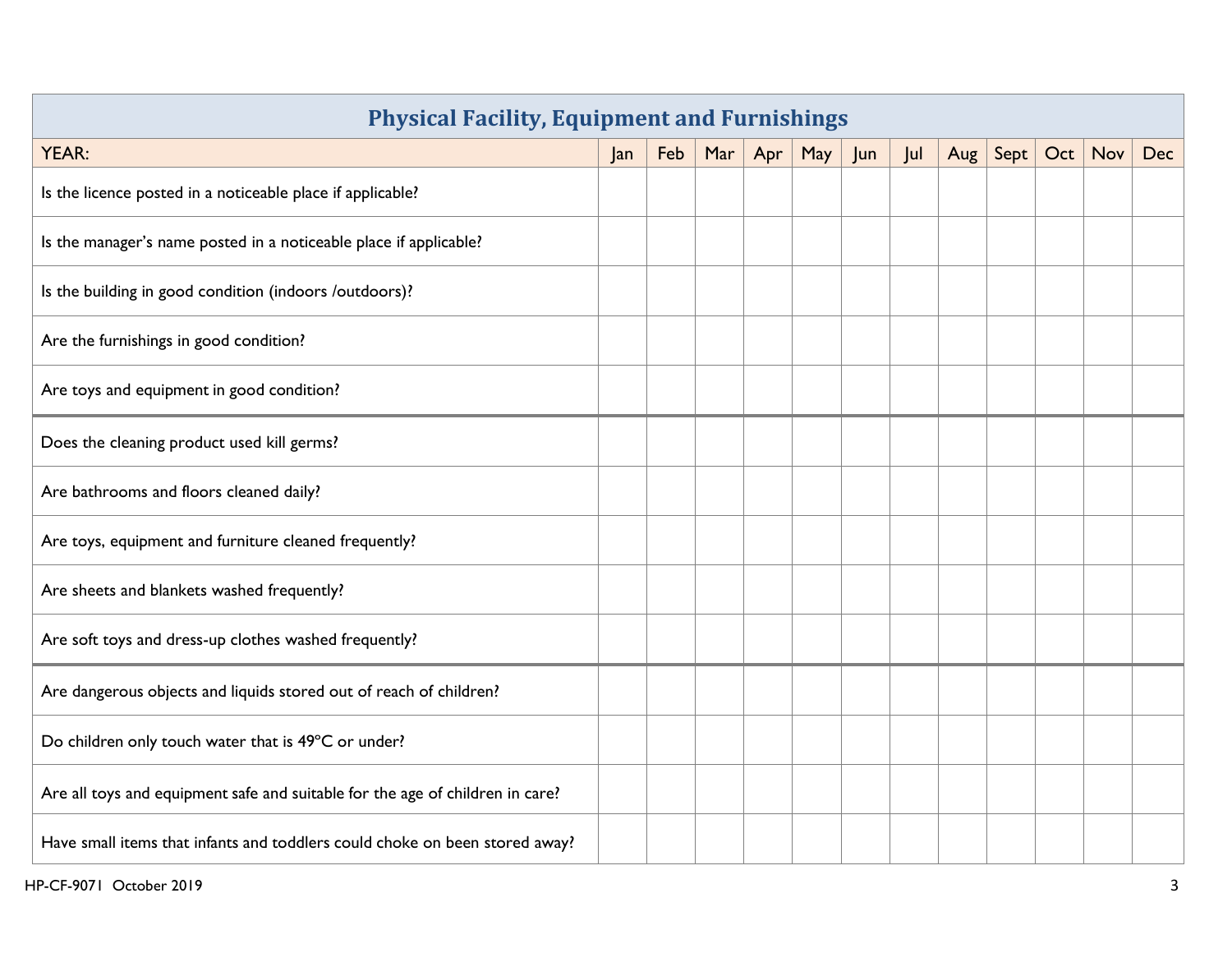| Have all broken toys been fixed or removed?                                                                                              |  |  |  |  |  |  |
|------------------------------------------------------------------------------------------------------------------------------------------|--|--|--|--|--|--|
| Have items that children could trip over been secured or removed?                                                                        |  |  |  |  |  |  |
| Have items that could fall onto children been secured or removed?                                                                        |  |  |  |  |  |  |
| Are all curtain and blind cords out of reach of children?                                                                                |  |  |  |  |  |  |
| Have rough or sharp edged items been repaired or removed?                                                                                |  |  |  |  |  |  |
| Is the outside play area inspected daily to ensure it is safe for children to use?                                                       |  |  |  |  |  |  |
| Do you make sure nobody smokes anywhere on the daycare property (or<br>in staff vehicles if transporting children) during daycare hours? |  |  |  |  |  |  |
| * Contact Licensing Direct if you plan to do any new building or make structural changes                                                 |  |  |  |  |  |  |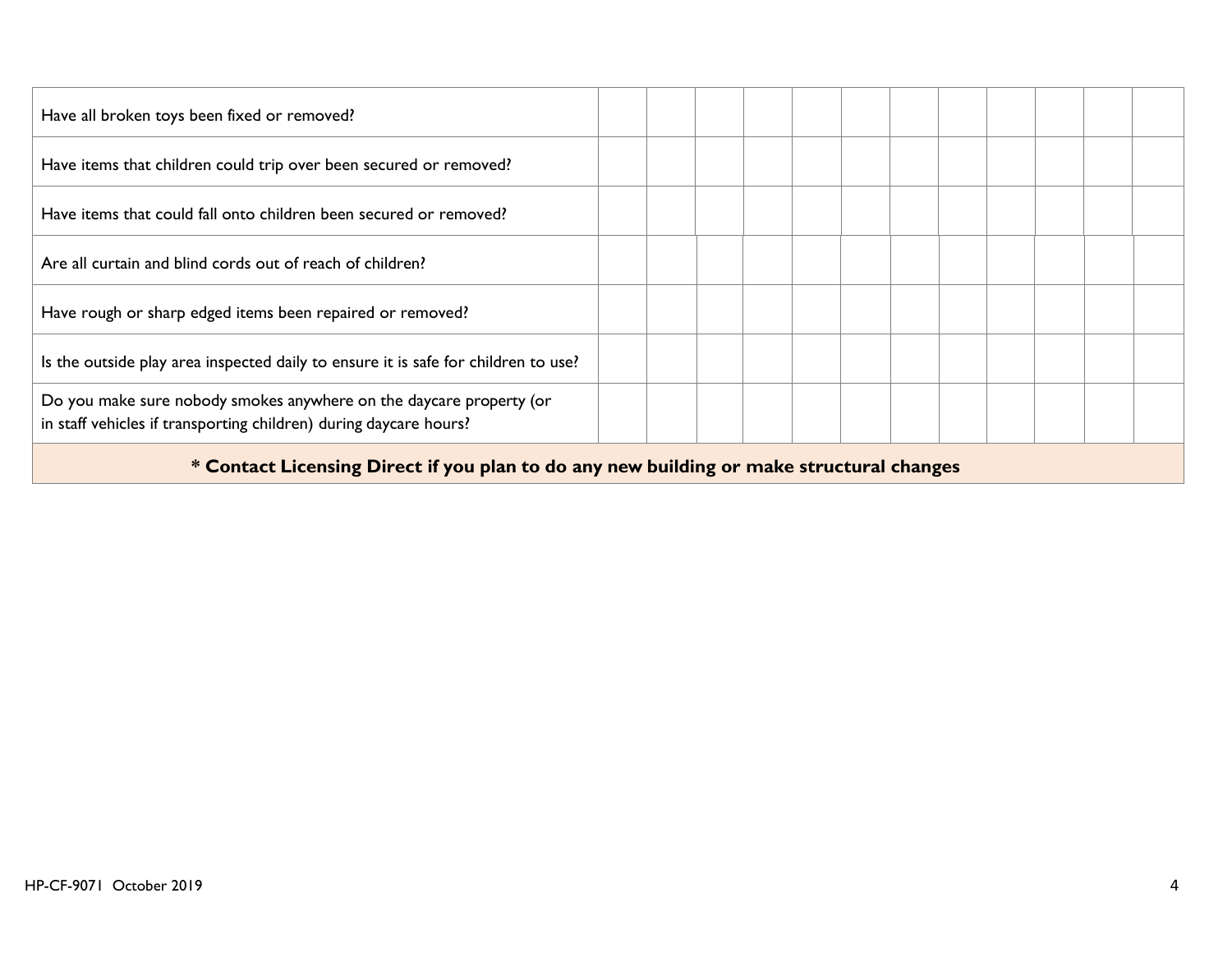<span id="page-4-0"></span>

| <b>Emergency Management</b>                                                                                     |     |     |     |     |     |     |     |         |      |     |     |     |
|-----------------------------------------------------------------------------------------------------------------|-----|-----|-----|-----|-----|-----|-----|---------|------|-----|-----|-----|
|                                                                                                                 | Jan | Feb | Mar | Apr | May | Jun | Jul | Aug $ $ | Sept | Oct | Nov | Dec |
| Is the Evacuation Plan which shows your exits posted?                                                           |     |     |     |     |     |     |     |         |      |     |     |     |
| Are emergency exits clear at all times?                                                                         |     |     |     |     |     |     |     |         |      |     |     |     |
| Has the fire extinguisher been serviced?                                                                        |     |     |     |     |     |     |     |         |      |     |     |     |
| Has the First Aid Kit been inspected and restocked?                                                             |     |     |     |     |     |     |     |         |      |     |     |     |
| Have emergency evacuation supplies been inspected and restocked?                                                |     |     |     |     |     |     |     |         |      |     |     |     |
| Is there a telephone for calling 911, parents, or emergency contacts?                                           |     |     |     |     |     |     |     |         |      |     |     |     |
| Is the fire drill practiced and recorded every month?                                                           |     |     |     |     |     |     |     |         |      |     |     |     |
| Is the Emergency evacuation plan practiced and recorded once a year?                                            |     |     |     |     |     |     |     |         |      |     |     |     |
| Are a cell phone, first aid kit and children's emergency contact information<br>taken when leaving the daycare? |     |     |     |     |     |     |     |         |      |     |     |     |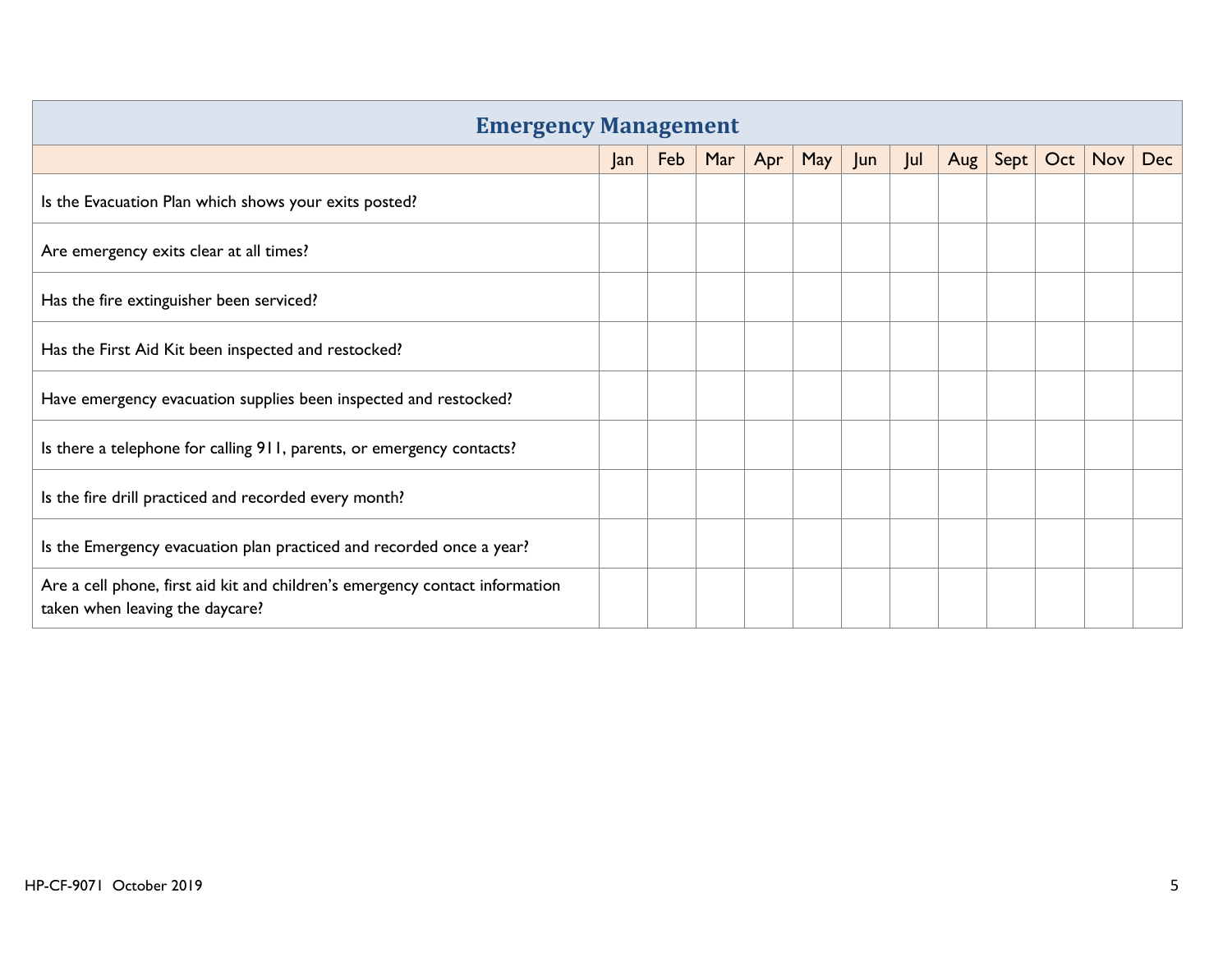<span id="page-5-0"></span>

|                                                                                                                                                                                                        | <b>Policies and Procedures</b> |     |     |     |     |     |     |     |      |     |            |            |
|--------------------------------------------------------------------------------------------------------------------------------------------------------------------------------------------------------|--------------------------------|-----|-----|-----|-----|-----|-----|-----|------|-----|------------|------------|
| The following policies must be written down:                                                                                                                                                           |                                |     |     |     |     |     |     |     |      |     |            |            |
|                                                                                                                                                                                                        | Jan                            | Feb | Mar | Apr | May | Jun | Jul | Aug | Sept | Oct | <b>Nov</b> | <b>Dec</b> |
| Transportation Policy: Is the Transportation policy being followed to ensure<br>children are safely transported when walking or in a vehicle?                                                          |                                |     |     |     |     |     |     |     |      |     |            |            |
| Safe Release Policy: Is the Safe Release policy being followed to ensure<br>children are safely released?                                                                                              |                                |     |     |     |     |     |     |     |      |     |            |            |
| Nutrition Policy: Is the Nutrition policy being followed to ensure children are<br>given healthy food/drink and are parents are informed of food/drink served?                                         |                                |     |     |     |     |     |     |     |      |     |            |            |
| Active Play/Screen Time Policy: Is the Active Play and Screen Time policy<br>being followed to make sure children are given adequate amounts of physical<br>activity in a day? Is screen time limited? |                                |     |     |     |     |     |     |     |      |     |            |            |
| Behavioural Guidance Policy: Is the Behavioural Guidance policy being<br>followed?                                                                                                                     |                                |     |     |     |     |     |     |     |      |     |            |            |
| Emergency Plan: Is the Emergency plan being followed to ensure the facility is<br>ready to manage a serious emergency?                                                                                 |                                |     |     |     |     |     |     |     |      |     |            |            |
| Are parents provided information about the daycare?                                                                                                                                                    |                                |     |     |     |     |     |     |     |      |     |            |            |
| Is a copy of the repayment agreement provided to parents if services are<br>prepaid? Is a record of who received the agreement maintained?                                                             |                                |     |     |     |     |     |     |     |      |     |            |            |
| Do parents and staff follow the written policies?                                                                                                                                                      |                                |     |     |     |     |     |     |     |      |     |            |            |
| Do staff know where the policies are stored and have access to them?                                                                                                                                   |                                |     |     |     |     |     |     |     |      |     |            |            |
| Do staff understand when and how to immediately notify Licensing of a<br>"reportable incident"?                                                                                                        |                                |     |     |     |     |     |     |     |      |     |            |            |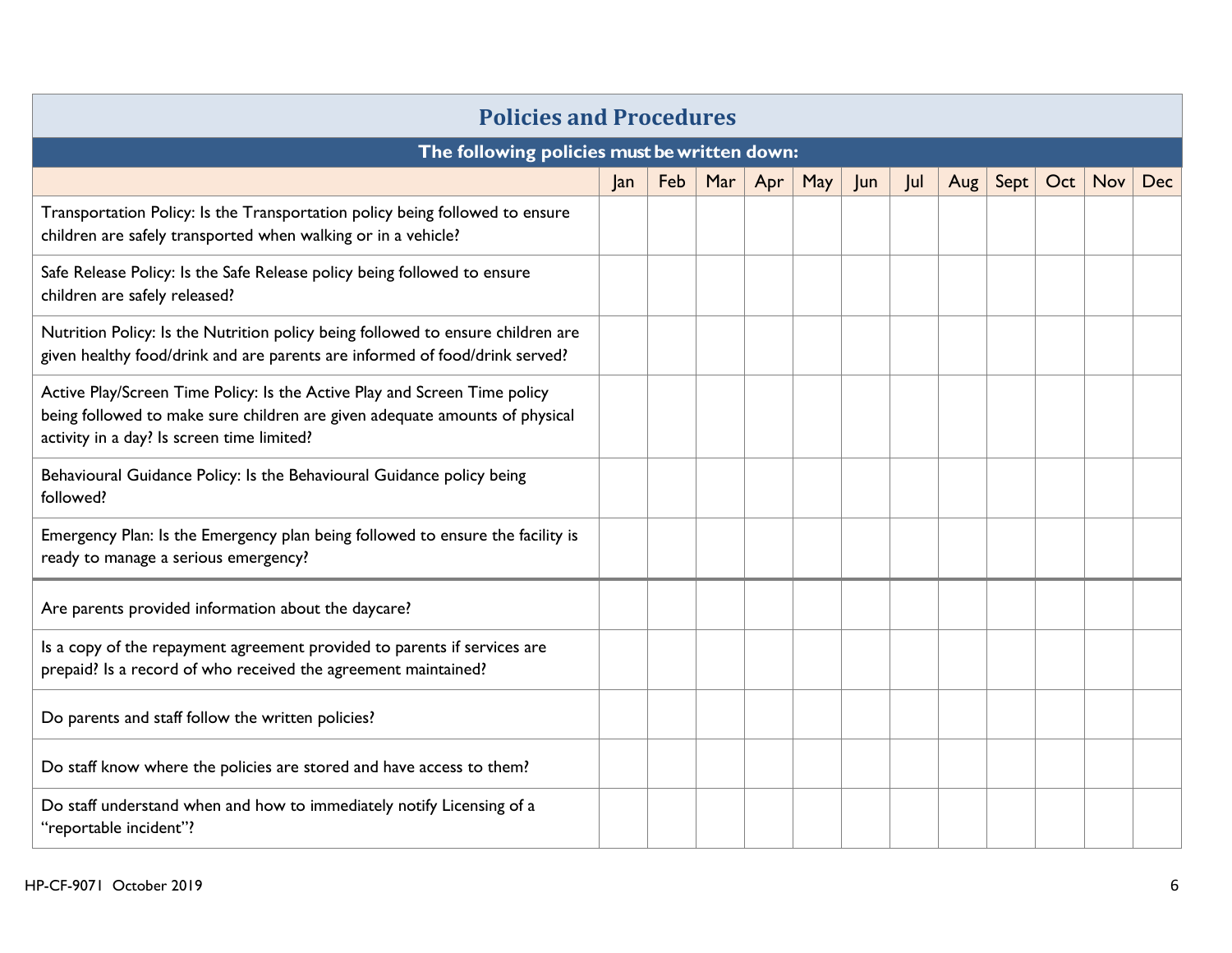<span id="page-6-0"></span>

|                                                                                                   | <b>Staffing</b> |     |     |     |     |    |     |     |      |     |            |     |
|---------------------------------------------------------------------------------------------------|-----------------|-----|-----|-----|-----|----|-----|-----|------|-----|------------|-----|
|                                                                                                   | Jan             | Feb | Mar | Apr | May | un | Jul | Aug | Sept | Oct | $Nov \mid$ | Dec |
| Are ECE and ECEA certificates posted in a noticeable place?                                       |                 |     |     |     |     |    |     |     |      |     |            |     |
| Do staff members including new and substitute staff have the training and<br>education they need? |                 |     |     |     |     |    |     |     |      |     |            |     |
| Are staff that are away correctly replaced?                                                       |                 |     |     |     |     |    |     |     |      |     |            |     |
| Do the Manager/Licensee meet a person before they are employed?                                   |                 |     |     |     |     |    |     |     |      |     |            |     |
| Is new staff oriented to the facility operations as well as job duties of the<br>position?        |                 |     |     |     |     |    |     |     |      |     |            |     |
| Are staff files current, complete and available?                                                  |                 |     |     |     |     |    |     |     |      |     |            |     |
| Are new staff files completed before the new staff member starts work?                            |                 |     |     |     |     |    |     |     |      |     |            |     |
| Is staff certification validated on the ECE Registry (if applicable)?                             |                 |     |     |     |     |    |     |     |      |     |            |     |
| Does the facility always have a staff member on site that has current first aid<br>training?      |                 |     |     |     |     |    |     |     |      |     |            |     |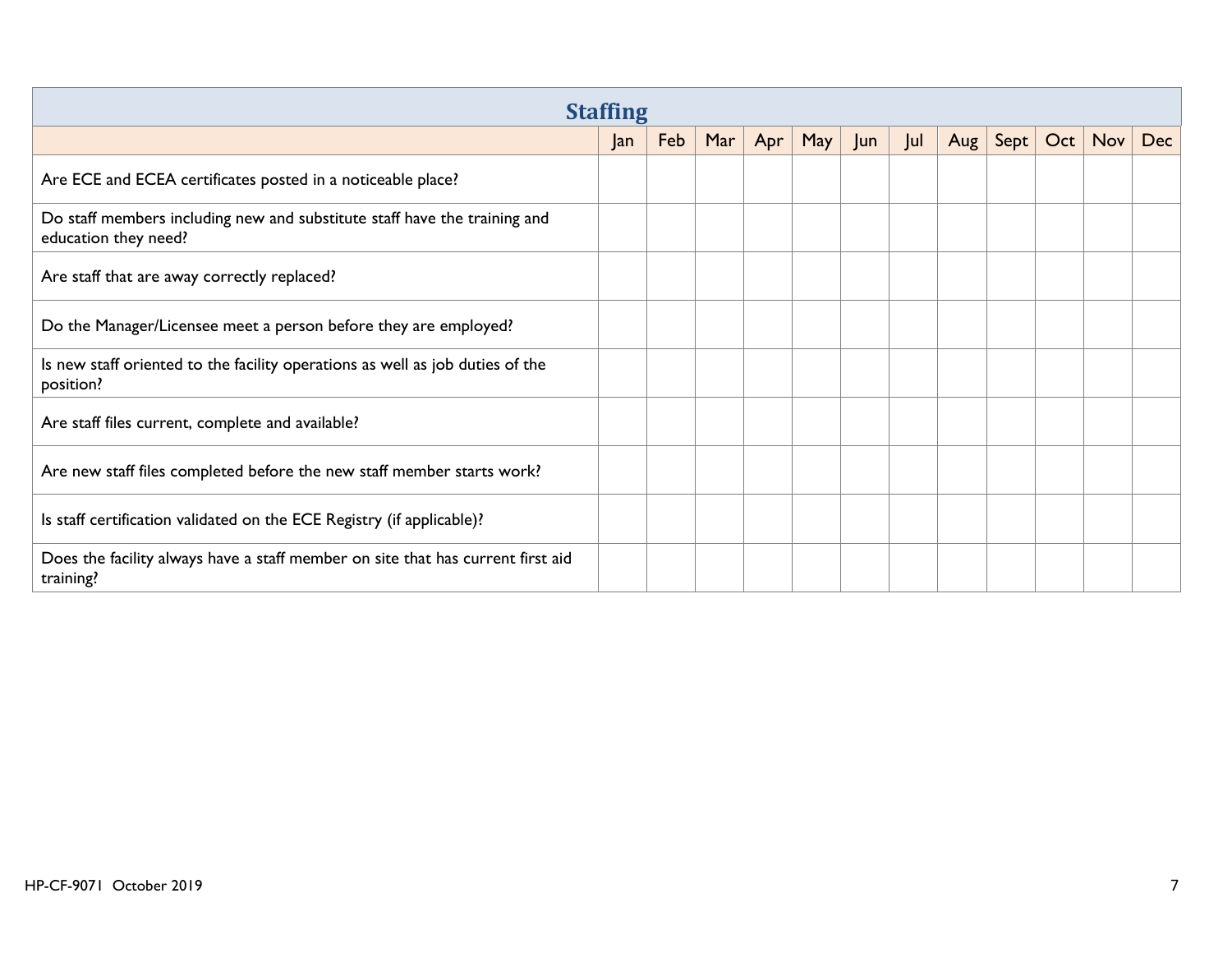<span id="page-7-0"></span>

| <b>Children's Records</b>                                                                                    |    |     |     |     |     |    |     |            |      |     |                  |     |  |
|--------------------------------------------------------------------------------------------------------------|----|-----|-----|-----|-----|----|-----|------------|------|-----|------------------|-----|--|
|                                                                                                              | an | Feb | Mar | Apr | May | un | Jul | $Aug \mid$ | Sept | Oct | Nov <sub>1</sub> | Dec |  |
| Are children's records complete and up to date?                                                              |    |     |     |     |     |    |     |            |      |     |                  |     |  |
| Are the times children arrive at and leave the daycare recorded every day?                                   |    |     |     |     |     |    |     |            |      |     |                  |     |  |
| Is a record (log) of minor incidents, illnesses and unexpected events<br>maintained?                         |    |     |     |     |     |    |     |            |      |     |                  |     |  |
| Is there written information (Care Plan) for staff about how to care for a child<br>who needs extra support? |    |     |     |     |     |    |     |            |      |     |                  |     |  |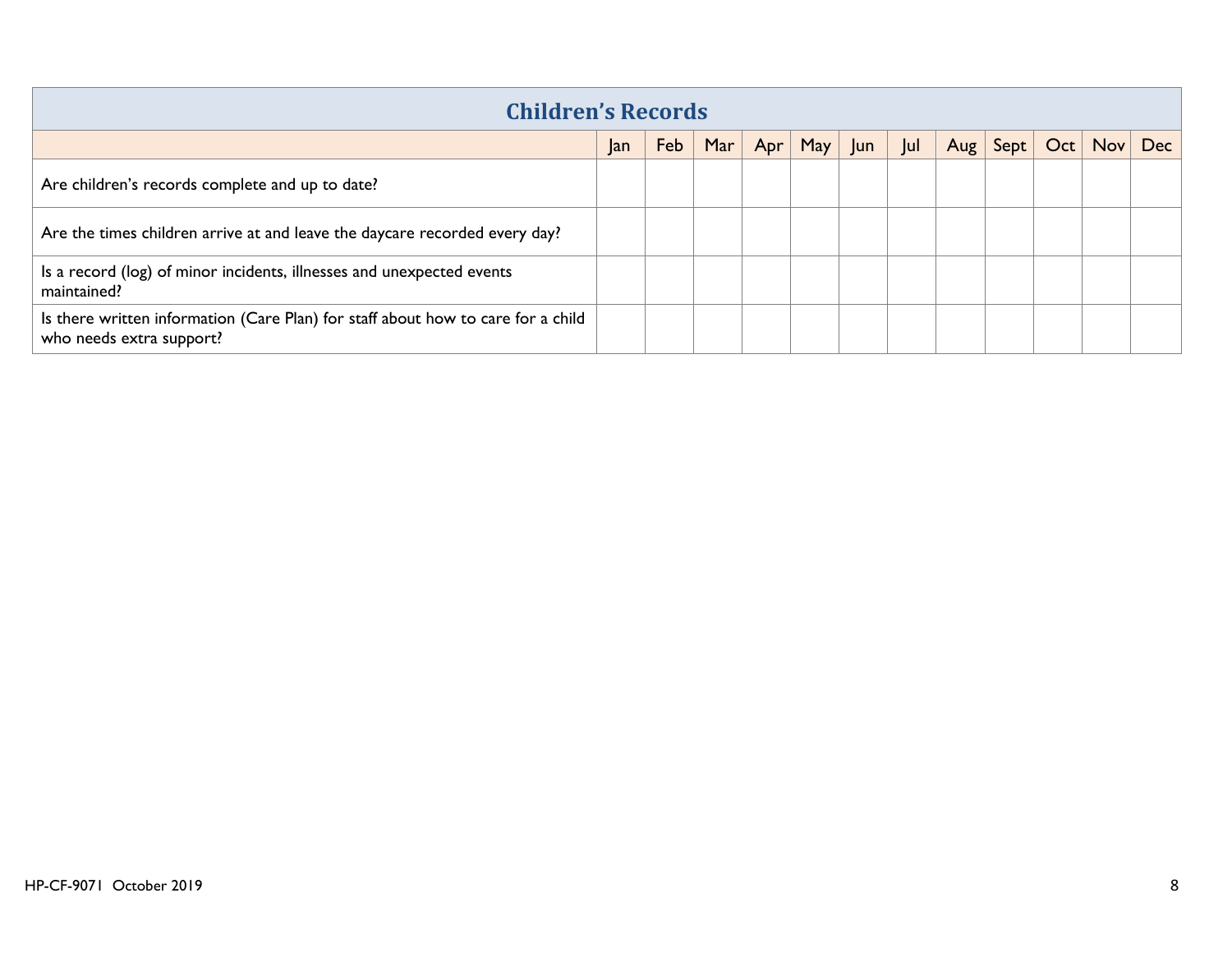<span id="page-8-1"></span><span id="page-8-0"></span>

| <b>Care and Supervision</b>                                                                                           |     |     |     |     |     |     |    |     |      |     |     |            |
|-----------------------------------------------------------------------------------------------------------------------|-----|-----|-----|-----|-----|-----|----|-----|------|-----|-----|------------|
|                                                                                                                       | Jan | Feb | Mar | Apr | May | Jun | ul | Aug | Sept | Oct | Nov | <b>Dec</b> |
| Are the correct numbers of children cared for in each care program?                                                   |     |     |     |     |     |     |    |     |      |     |     |            |
| Are the correct ages of children cared for in each care program?                                                      |     |     |     |     |     |     |    |     |      |     |     |            |
| Are the correct numbers of staff caring for children?                                                                 |     |     |     |     |     |     |    |     |      |     |     |            |
| Are children seen or heard at all times?                                                                              |     |     |     |     |     |     |    |     |      |     |     |            |
| Are children watched closely when they eat and drink?                                                                 |     |     |     |     |     |     |    |     |      |     |     |            |
| Do staff ensure that children are not forced to eat any food or drink?                                                |     |     |     |     |     |     |    |     |      |     |     |            |
| Do staff ensure infants who cannot roll over by themselves are put on their<br>backs to sleep?                        |     |     |     |     |     |     |    |     |      |     |     |            |
| Is sleeping equipment safe and suitable for the age and development of the<br>child/infant?                           |     |     |     |     |     |     |    |     |      |     |     |            |
| Are blankets, stuffed toys, loose objects and bumper pads removed from<br>cribs with infants under 12 months old?     |     |     |     |     |     |     |    |     |      |     |     |            |
| Is Licensing Direct notified if children are cared for overnight?                                                     |     |     |     |     |     |     |    |     |      |     |     |            |
| Do staff members know how to care for children who need extra support?                                                |     |     |     |     |     |     |    |     |      |     |     |            |
| <b>Guiding Children's Behaviour</b>                                                                                   |     |     |     |     |     |     |    |     |      |     |     |            |
| Do staff help children learn what they should and should not do in a positive<br>way so that children can understand? |     |     |     |     |     |     |    |     |      |     |     |            |
| Do staff ensure that children are not hit, shaken, shamed or shouted at?                                              |     |     |     |     |     |     |    |     |      |     |     |            |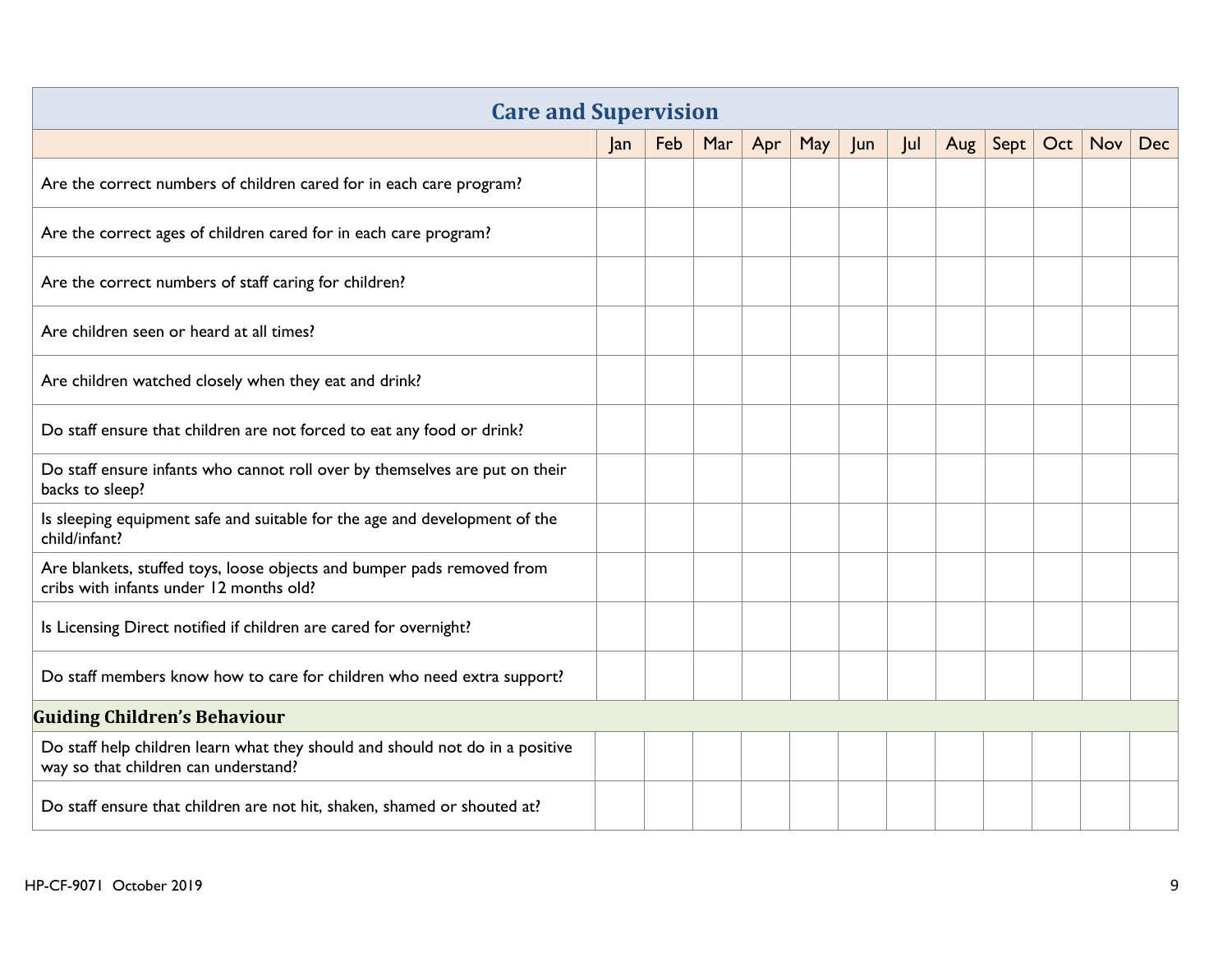| Do staff ensure children are not confined or restrained unless authorized in<br>a child's care plan? |  |  |  |  |  |  |
|------------------------------------------------------------------------------------------------------|--|--|--|--|--|--|
| Do staff ensure children are not given food as reward or punishment?                                 |  |  |  |  |  |  |

<span id="page-9-0"></span>

| <b>Nutrition and Food Services</b>                                                    |     |     |     |     |     |     |     |     |                   |     |     |            |
|---------------------------------------------------------------------------------------|-----|-----|-----|-----|-----|-----|-----|-----|-------------------|-----|-----|------------|
|                                                                                       | Jan | Feb | Mar | Apr | May | Jun | Jul | Aug | $\sqrt{\sqrt{2}}$ | Oct | Nov | <b>Dec</b> |
| Do staff ensure that children eat healthy meals and snacks?                           |     |     |     |     |     |     |     |     |                   |     |     |            |
| Is information given to parents about the food and drink served children?             |     |     |     |     |     |     |     |     |                   |     |     |            |
| Is food given to infants/children cut into small pieces so that they do not<br>choke? |     |     |     |     |     |     |     |     |                   |     |     |            |
| Do staff ensure bottles are not propped up when feeding infants?                      |     |     |     |     |     |     |     |     |                   |     |     |            |
| Is safe drinking water given to children?                                             |     |     |     |     |     |     |     |     |                   |     |     |            |
| Is the refrigerator temperature 4°C or lower?                                         |     |     |     |     |     |     |     |     |                   |     |     |            |
| Are hands washed before making snacks and meals?                                      |     |     |     |     |     |     |     |     |                   |     |     |            |
| Are counters and table tops cleaned before making snacks and meals?                   |     |     |     |     |     |     |     |     |                   |     |     |            |
| Are tables or highchairs cleaned before children use them?                            |     |     |     |     |     |     |     |     |                   |     |     |            |
| Are dishes and utensils properly washed and sanitized?                                |     |     |     |     |     |     |     |     |                   |     |     |            |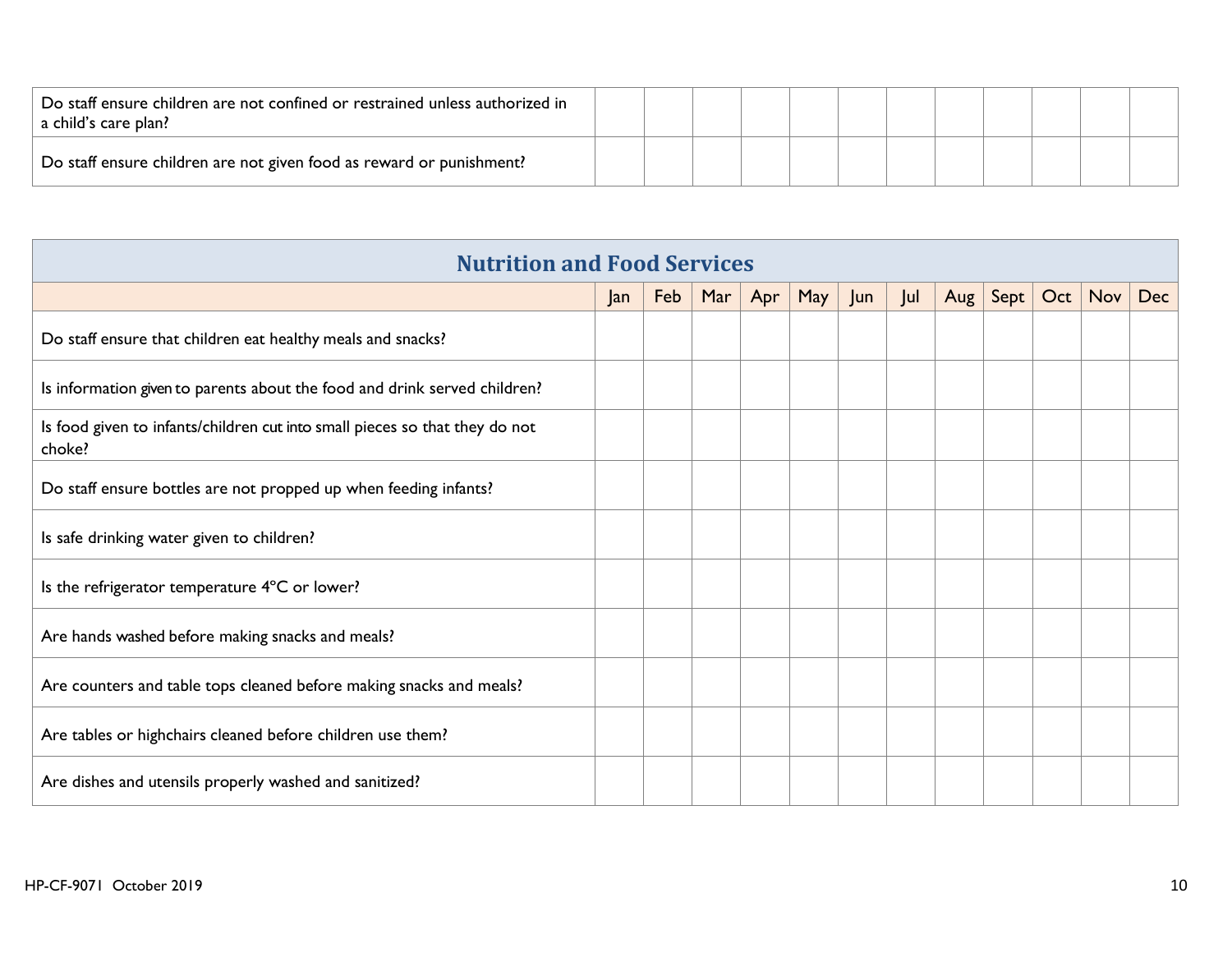<span id="page-10-0"></span>

| <b>Hygiene and Communicable Disease</b>                                                      |     |     |     |     |     |     |     |     |      |     |            |            |
|----------------------------------------------------------------------------------------------|-----|-----|-----|-----|-----|-----|-----|-----|------|-----|------------|------------|
|                                                                                              | Jan | Feb | Mar | Apr | May | Jun | Jul | Aug | Sept | Oct | <b>Nov</b> | <b>Dec</b> |
| Do staff teach children when and how to wash their hands and help them to<br>do this?        |     |     |     |     |     |     |     |     |      |     |            |            |
| Do children have soap to wash their hands?                                                   |     |     |     |     |     |     |     |     |      |     |            |            |
| Do staff ensure that children do not share paper or cloth towels when<br>drying their hands? |     |     |     |     |     |     |     |     |      |     |            |            |
| Does each child have their own blanket and sheets?                                           |     |     |     |     |     |     |     |     |      |     |            |            |
| Are items that have been in children's mouths cleaned after being used?                      |     |     |     |     |     |     |     |     |      |     |            |            |
| Is the diapering area outside of the food preparing area?                                    |     |     |     |     |     |     |     |     |      |     |            |            |
| Are diaper mats in good condition and able to be wiped?                                      |     |     |     |     |     |     |     |     |      |     |            |            |
| Is the diaper mat cleaned and disinfected each time it is used?                              |     |     |     |     |     |     |     |     |      |     |            |            |
| Do staff change diapers beside a sink and covered container?                                 |     |     |     |     |     |     |     |     |      |     |            |            |

## **Hygiene and Communicable Disease**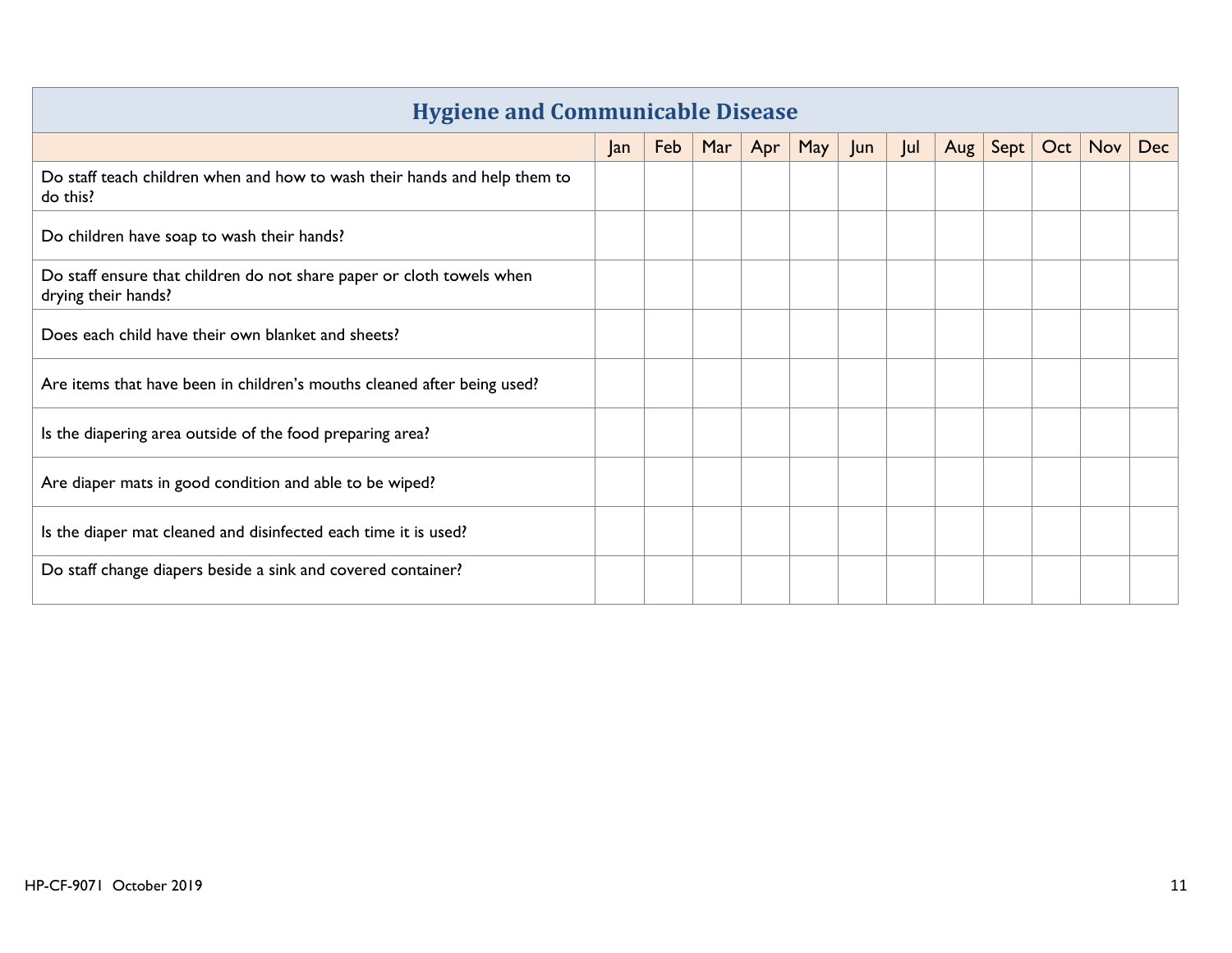<span id="page-11-0"></span>

| <b>Medication</b>                                                                                                                                   |    |     |     |     |     |     |     |         |      |     |     |     |
|-----------------------------------------------------------------------------------------------------------------------------------------------------|----|-----|-----|-----|-----|-----|-----|---------|------|-----|-----|-----|
|                                                                                                                                                     | an | Feb | Mar | Apr | May | Jun | Jul | Aug $ $ | Sept | Oct | Nov | Dec |
| Is medicine stored out of children's reach?                                                                                                         |    |     |     |     |     |     |     |         |      |     |     |     |
| Unless medication is self-administered, is emergency medicine (e.g. Epi-pens)<br>kept out of children's reach but easy for staff to get to quickly? |    |     |     |     |     |     |     |         |      |     |     |     |
| Do staff know how to give medicine safely?                                                                                                          |    |     |     |     |     |     |     |         |      |     |     |     |
| Do staff know how to make sure a child who takes their own medicine, do<br>so safely?                                                               |    |     |     |     |     |     |     |         |      |     |     |     |
| Do staff follow the instructions given by parents when they give medicine to<br>children?                                                           |    |     |     |     |     |     |     |         |      |     |     |     |
| Do staff make sure that the only time a child takes their own medicine is<br>when a parent has given written permission to do this?                 |    |     |     |     |     |     |     |         |      |     |     |     |
| Do staff follow the instructions printed on prescription medicine?                                                                                  |    |     |     |     |     |     |     |         |      |     |     |     |
| Do staff follow the instructions printed on non-prescription medicine?                                                                              |    |     |     |     |     |     |     |         |      |     |     |     |
| Do staff check that medicine has not expired before it's given to children?                                                                         |    |     |     |     |     |     |     |         |      |     |     |     |
| Do staff ensure instructions given by parents about medication are written<br>down?                                                                 |    |     |     |     |     |     |     |         |      |     |     |     |
| Do staff write down when and how much medicine is given to a child?                                                                                 |    |     |     |     |     |     |     |         |      |     |     |     |
| Do staff write down when and how much medicine a child takes when they<br>self-administer medication?                                               |    |     |     |     |     |     |     |         |      |     |     |     |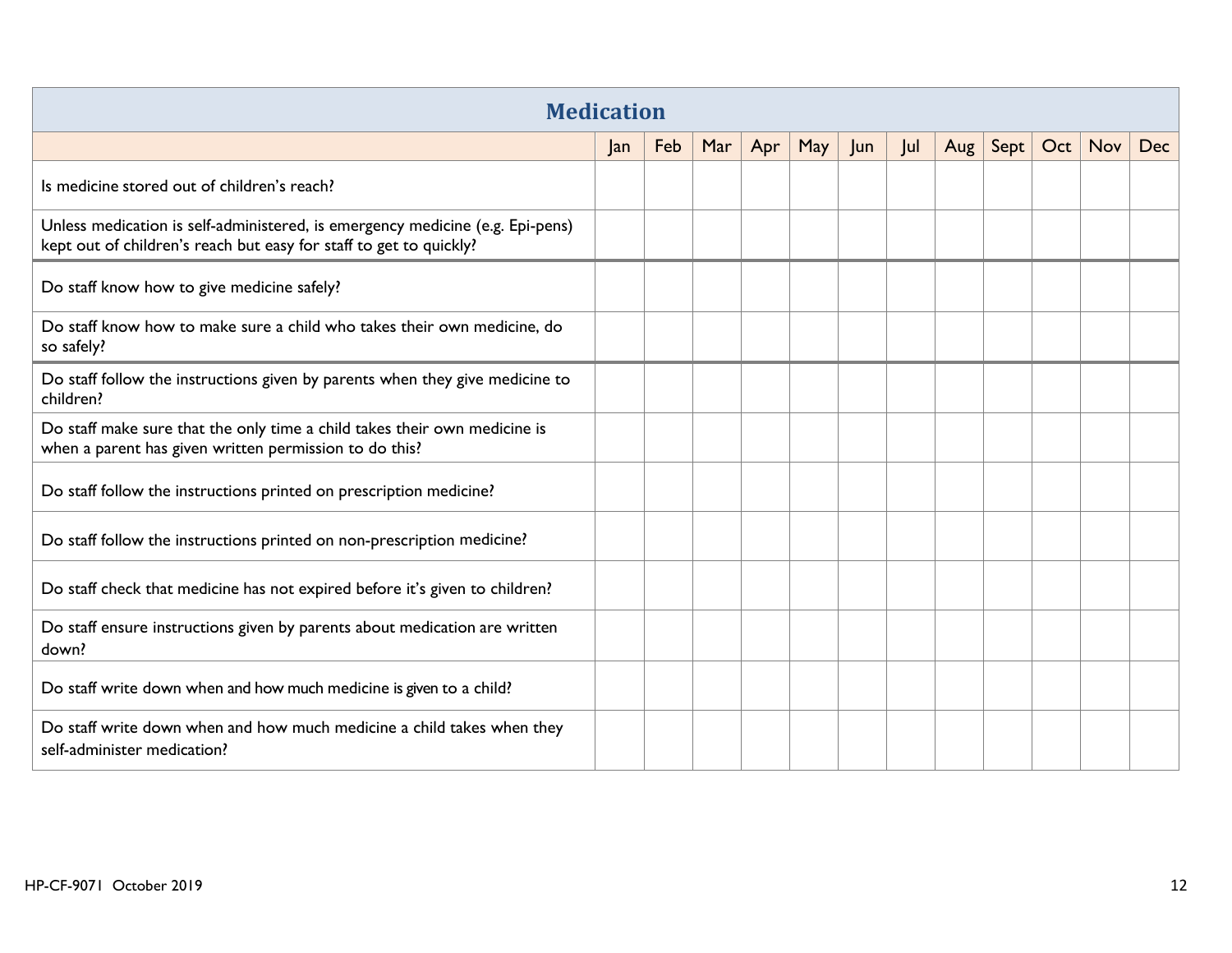<span id="page-12-4"></span><span id="page-12-3"></span><span id="page-12-2"></span><span id="page-12-1"></span><span id="page-12-0"></span>

| <b>Program</b>                                                                                                     |     |     |     |     |     |    |     |     |      |  |           |     |
|--------------------------------------------------------------------------------------------------------------------|-----|-----|-----|-----|-----|----|-----|-----|------|--|-----------|-----|
|                                                                                                                    | Jan | Feb | Mar | Apr | May | un | Jul | Aug | Sept |  | Oct   Nov | Dec |
| <b>Physical Development</b>                                                                                        |     |     |     |     |     |    |     |     |      |  |           |     |
| Do children play outside everyday (other than during severe weather)?                                              |     |     |     |     |     |    |     |     |      |  |           |     |
| Do children use their small and large muscles?                                                                     |     |     |     |     |     |    |     |     |      |  |           |     |
| <b>Intellectual Development</b>                                                                                    |     |     |     |     |     |    |     |     |      |  |           |     |
| Do children learn about the environment?                                                                           |     |     |     |     |     |    |     |     |      |  |           |     |
| Are children given the opportunity to provide input into their learning?                                           |     |     |     |     |     |    |     |     |      |  |           |     |
| Do children take part in creative activities such as art, making things, and<br>singing, dancing and pretend play? |     |     |     |     |     |    |     |     |      |  |           |     |
| <b>Language Development</b>                                                                                        |     |     |     |     |     |    |     |     |      |  |           |     |
| Do children look at books?                                                                                         |     |     |     |     |     |    |     |     |      |  |           |     |
| Do staff tell stories and read books to children?                                                                  |     |     |     |     |     |    |     |     |      |  |           |     |
| Do staff talk to and listen to children?                                                                           |     |     |     |     |     |    |     |     |      |  |           |     |
| Do staff help children talk to and listen to each other?                                                           |     |     |     |     |     |    |     |     |      |  |           |     |
| <b>Emotional Development</b>                                                                                       |     |     |     |     |     |    |     |     |      |  |           |     |
| Do staff help children think positively about themselves and others?                                               |     |     |     |     |     |    |     |     |      |  |           |     |
| Do staff help children to show and talk about their feelings?                                                      |     |     |     |     |     |    |     |     |      |  |           |     |